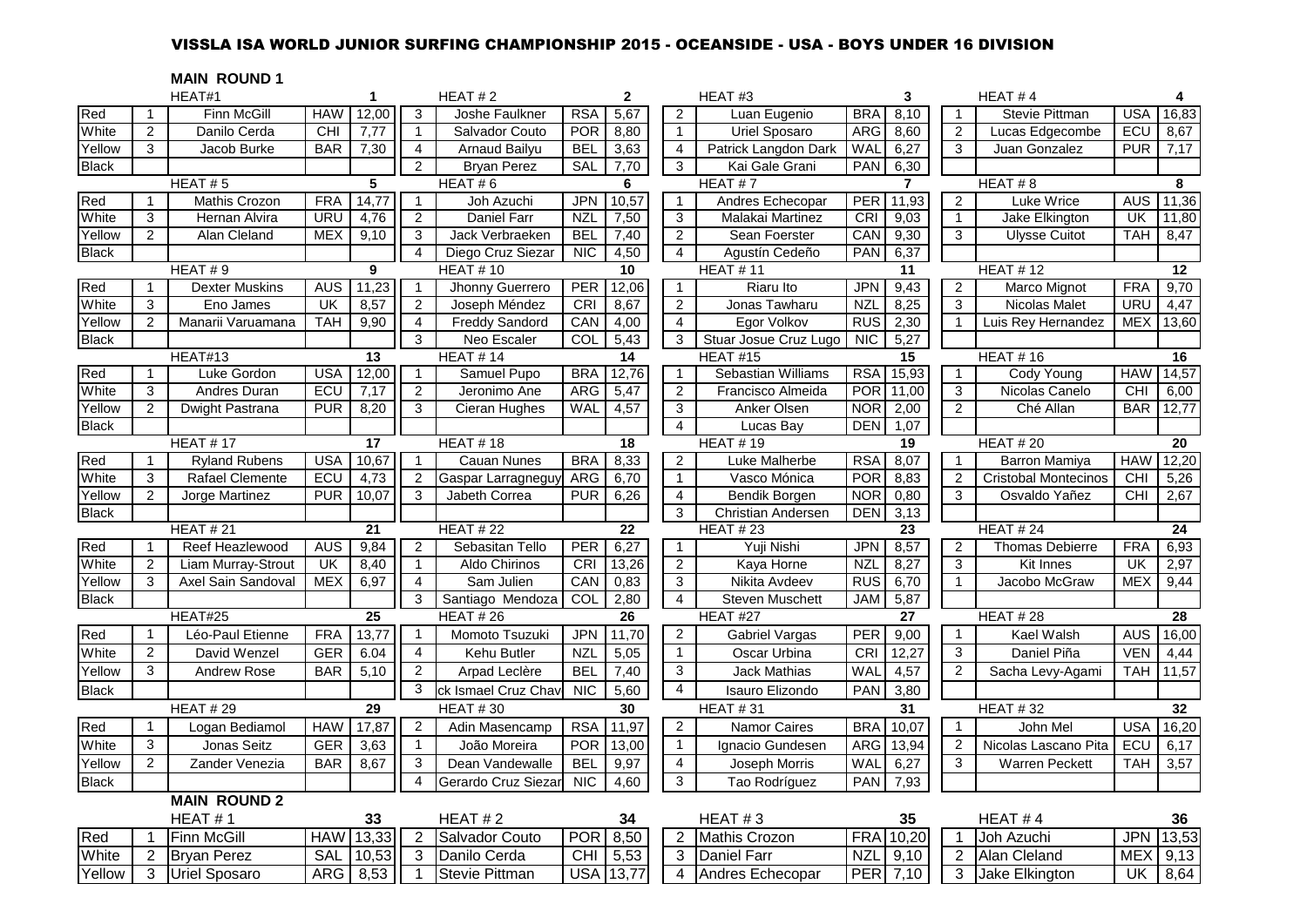| <b>Black</b> | 4              | Lucas Edgecombe             | ECU              | 4,53             | 4              | Luan Eugenio                  | <b>BRA</b> | 3,30             |                     | <b>Luke Wrice</b>     | AUS 13,27                | 4              | Sean Foerster          |            | CAN 7,50         |
|--------------|----------------|-----------------------------|------------------|------------------|----------------|-------------------------------|------------|------------------|---------------------|-----------------------|--------------------------|----------------|------------------------|------------|------------------|
|              |                | HEAT#5                      |                  | $\overline{37}$  |                | HEAT#6                        |            | 38               |                     | HEAT#7                | 39                       |                | HEAT#8                 |            | 40               |
| Red          | 3              | <b>Dexter Muskins</b>       | <b>AUS</b>       | 8,06             | $\overline{2}$ | Jhonny Guerrero               | <b>PER</b> | 9,27             | $\mathbf{1}$        | Luke Gordon           | <b>USA</b><br>13.4       | 3              | Samuel Pupo            | <b>BRA</b> | 9,67             |
| White        | $\overline{2}$ | Joseph Méndez               | CRI              | 8,70             | 3              | Manarii Varuamana             | <b>TAH</b> | 8,33             | $\overline{4}$      | Jeronimo Ane          | ARG 5,80                 | 4              | <b>Dwight Pastrana</b> | <b>PUR</b> | 3,77             |
| Yellow       | 4              | <b>Riaru Ito</b>            | <b>JPN</b>       | 5,03             | $\mathbf{1}$   | Luis Rey Hernande MEX 10,93   |            |                  | $2^{\circ}$         | Sebastian Williams    | <b>RSA</b> 9,60          | $\mathbf{1}$   | <b>Cody Young</b>      |            | HAW 12,10        |
| <b>Black</b> |                | Marco Mignot                | <b>FRA</b>       | 8,87             | 4              | Jonas Tawharu                 | <b>NZL</b> | 6,00             |                     | 3 Ché Allan           | <b>BAR</b><br>7,80       | $\overline{2}$ | Francisco Almeida      |            | POR 9,90         |
|              |                | HEAT#9                      |                  | 41               |                | <b>HEAT #10</b>               |            | 42               |                     | <b>HEAT #11</b>       | 43                       |                | HEAT #12               |            | 44               |
| Red          |                | <b>Ryland Rubens</b>        |                  | <b>USA 13,70</b> | 4              | <b>Cauan Nunes</b>            | <b>BRA</b> | 5,60             | $\overline{1}$      | Reef Heazlewood       | AUS 13,77                | $\mathbf 1$    | Aldo Chirinos          |            | CRI 11,00        |
| White        | 3              | Gaspar Larragneguy          | <b>ARG</b>       | 6,10             | 3 <sup>1</sup> | Jorge Martinez                | <b>PUR</b> | 6,23             | $\overline{4}$      | Sebasitan Tello       | $\overline{PER}$ 6,10    | $\overline{2}$ | Liam Murray-Strout     | UK         | 8,60             |
| Yellow       | $\overline{2}$ | Vasco Mónica                | <b>POR</b>       | 8,34             | $\mathbf{1}$   | <b>Barron Mamiya</b>          |            | HAW 11,50        |                     | 3 Yuji Nishi          | JPN 8,26                 | 3              | Jacobo McGraw          |            | MEX 7,26         |
| <b>Black</b> | 4              | <b>Cristobal Montecinos</b> | CHI              | 3,83             |                | 2 Luke Malherbe               |            | <b>RSA</b> 7,66  |                     | 2 Thomas Debierre     | FRA 13,60                |                | 4 Kaya Horne           | <b>NZL</b> | 5,67             |
|              |                | <b>HEAT #13</b>             |                  | 45               |                | <b>HEAT #14</b>               |            | 46               |                     | <b>HEAT #15</b>       | $\overline{47}$          |                | <b>HEAT #16</b>        |            | 48               |
| Red          |                | Léo-Paul Etienne            | <b>FRA</b>       | 13,77            |                | Momoto Tsuzuki                |            | JPN 12,60        |                     | 2 Logan Bediamol      | HAW 11,60                |                | João Moreira           |            | POR 13,67        |
| White        | 3              | Arpad Leclère               | <b>BEL</b>       | 7,40             | 4              | David Wenzel                  | <b>GER</b> | 4,63             | $\mathbf{1}$        | Adin Masencamp        | <b>RSA</b> 14,00         | 3              | Zander Venezia         |            | <b>BAR</b> 7,47  |
| Yellow       | $\overline{4}$ | <b>Oscar Urbina</b>         | CRI              | 6,17             | $\mathbf{3}$   | Kael Walsh                    |            | AUS 9,17         | 3 <sup>1</sup>      | Ignacio Gundesen      | ARG 7,43                 | $\overline{2}$ | John Mel               |            | USA 11,24        |
| <b>Black</b> | $\overline{2}$ | Sacha Levy-Agami            | <b>TAH</b>       | 8,93             | $2^{\circ}$    | <b>Gabriel Vargas</b>         |            | PER 11,33        | 4                   | Nicolas Lascano Pita  | ECU<br>4.03              | $\overline{4}$ | Namor Caires           |            | BRA 7,10         |
|              |                | <b>MAIN ROUND 3</b>         |                  |                  |                |                               |            |                  |                     |                       |                          |                |                        |            |                  |
|              |                | HEAT#1                      |                  | 49               |                | HEAT#2                        |            | 50               |                     | HEAT#3                | 51                       |                | HEAT#4                 |            | 52               |
| Red          | $\overline{2}$ | <b>Finn McGill</b>          |                  | <b>HAW</b> 10,80 |                | Stevie Pittman                | <b>USA</b> | 12,16            | $\mathbf{1}$        | Marco Mignot          | <b>FRA</b><br>12,17      | $\overline{4}$ | Luis Rey Hernandez     | <b>MEX</b> | 6,34             |
| White        | 3              | Salvador Couto              | <b>POR</b>       | 8,43             | 3              | <b>Bryan Perez</b>            | <b>SAL</b> | 6,03             | $\overline{\omega}$ | Jhonny Guerrero       | <b>PER</b><br>7,40       | $\overline{1}$ | Joseph Méndez          | <b>CRI</b> | 12,60            |
| Yellow       | $\mathbf{1}$   | Luke Wrice                  |                  | AUS 12,03        | $\overline{4}$ | Joh Azuchi                    | <b>JPN</b> | 3,67             |                     | 2 Luke Gordon         | <b>USA</b> 10,40         | $\overline{2}$ | Cody Young             |            | HAW 11,16        |
| <b>Black</b> | $\overline{4}$ | Alan Cleland                | <b>MEX</b>       | 5,80             |                | 2 Mathis Crozon               | <b>FRA</b> | 8,80             |                     | 4 Francisco Almeida   | $POR$ 6,17               | $\mathbf{3}$   | Sebastian Williams     | <b>RSA</b> | 9,17             |
|              |                | HEAT#5                      |                  | $\overline{53}$  |                | HEAT#6                        |            | $\overline{54}$  |                     | HEAT#7                | 55                       |                | HEAT#8                 |            | $\overline{56}$  |
| Red          |                | <b>Ryland Rubens</b>        | <b>USA</b>       | 12,76            |                | Barron Mamiya                 |            | HAW 10,10        | $\mathbf{1}$        | Léo-Paul Etienne      | <b>FRA</b><br>10,70      |                | Momoto Tsuzuki         | <b>JPN</b> | 10,54            |
| White        | $\overline{4}$ | Luke Malherbe               | <b>RSA</b>       | 6,40             | 4              | Vasco Mónica                  | <b>POR</b> | 5,77             | $\overline{\omega}$ | <b>Gabriel Vargas</b> | <b>PER</b><br>8,64       | 3              | Sacha Levy-Agami       | <b>TAH</b> | 8,90             |
| Yellow       | $\overline{2}$ | Reef Heazlewood             | AUS <sup>I</sup> | 8,97             | $\overline{2}$ | Aldo Chirinos                 | CRI        | 10,06            | 4                   | Adin Masencamp        | RSA 6,93                 | $\overline{4}$ | João Moreira           | <b>POR</b> | 7,26             |
| <b>Black</b> | 3              | Liam Murray-Strout          | UK               | 7,96             | 3              | <b>Thomas Debierre</b>        | <b>FRA</b> | 6,03             | $\overline{2}$      | John Mel              | <b>USA</b> 9,10          | $\overline{2}$ | Logan Bediamol         |            | HAW 9,50         |
|              |                | <b>MAIN ROUND 4</b>         |                  |                  |                |                               |            |                  |                     |                       |                          |                |                        |            |                  |
|              |                | HEAT#1                      |                  | 57               |                | HEAT#2                        |            | 58               |                     | HEAT#3                | 59                       |                | HEAT#4                 |            | 60               |
| Red          | 4              | <b>Luke Wrice</b>           | <b>AUS</b>       | 5,80             |                | <b>Stevie Pittman</b>         |            | <b>USA</b> 12,80 | $\mathbf{1}$        | <b>Ryland Rubens</b>  | <b>USA</b> 10,93         | $\overline{2}$ | Barron Mamiya          |            | HAW 12,20        |
| White        | $\overline{2}$ | <b>Mathis Crozon</b>        | <b>FRA</b>       | 10,44            | 3              | <b>Finn McGill</b>            | <b>HAW</b> | 7,90             | 4                   | Aldo Chirinos         | CRI <sup>I</sup><br>7,60 |                | Reef Heazlewood        |            | AUS 15,26        |
| Yellow       |                | Marco Mignot                | <b>FRA</b>       | 12,03            | 4              | Joseph Méndez                 | CRI        | 6,70             | $\overline{2}$      | Léo-Paul Etienne      | FRA 10,66                | 4              | Momoto Tsuzuki         |            | $JPN$ 8.46       |
| <b>Black</b> | 3              | Cody Young                  | <b>HAW</b>       | 6,29             | 2 <sup>1</sup> | Luke Gordon                   |            | USA 11,26        |                     | 3 Logan Bediamol      | HAW 7,83                 |                | 3 John Mel             |            | <b>USA</b> 11,34 |
|              |                | <b>MAIN ROUND 5</b>         |                  |                  |                |                               |            |                  |                     |                       |                          |                |                        |            |                  |
|              |                | HEAT#1                      |                  | 61               |                | HEAT#2                        |            | 62               |                     |                       |                          |                |                        |            |                  |
| Red          |                | Marco Mignot                |                  | FRA 13,57        |                | Stevie Pittman                |            | <b>USA 14,30</b> |                     |                       |                          |                |                        |            |                  |
| White        | 3              | Luke Gordon                 |                  | USA 10,50        | 3              | <b>Mathis Crozon</b>          |            | FRA 9,76         |                     |                       |                          |                |                        |            |                  |
| Yellow       |                | Ryland Rubens               |                  | USA 9,27         | 2              | Reef Heazlewood   AUS   12,23 |            |                  |                     |                       |                          |                |                        |            |                  |
| <b>Black</b> |                | Barron Mamiya               |                  | HAW 12,44        |                | 4 Léo-Paul Etienne            |            | FRA 8,80         |                     |                       |                          |                |                        |            |                  |
|              |                | <b>MAIN ROUND 5</b>         |                  |                  |                |                               |            |                  |                     |                       |                          |                |                        |            |                  |
|              |                | HEAT#1                      |                  | 63               |                |                               |            |                  |                     |                       |                          |                |                        |            |                  |
| Red          |                | Marco Mignot                | <b>FRA</b>       | 6,50             |                |                               |            |                  |                     |                       |                          |                |                        |            |                  |
| White        |                | Reef Heazlewood             |                  | AUS 13,27        |                |                               |            |                  |                     |                       |                          |                |                        |            |                  |
| Yellow       |                | <b>Stevie Pittman</b>       |                  | USA 14,30        |                |                               |            |                  |                     |                       |                          |                |                        |            |                  |
| <b>Black</b> | 3              | <b>Barron Mamiya</b>        |                  | $HAW$ 8,23       |                |                               |            |                  |                     |                       |                          |                |                        |            |                  |
|              |                | <b>FINAL</b>                |                  |                  |                |                               |            |                  |                     |                       |                          |                |                        |            |                  |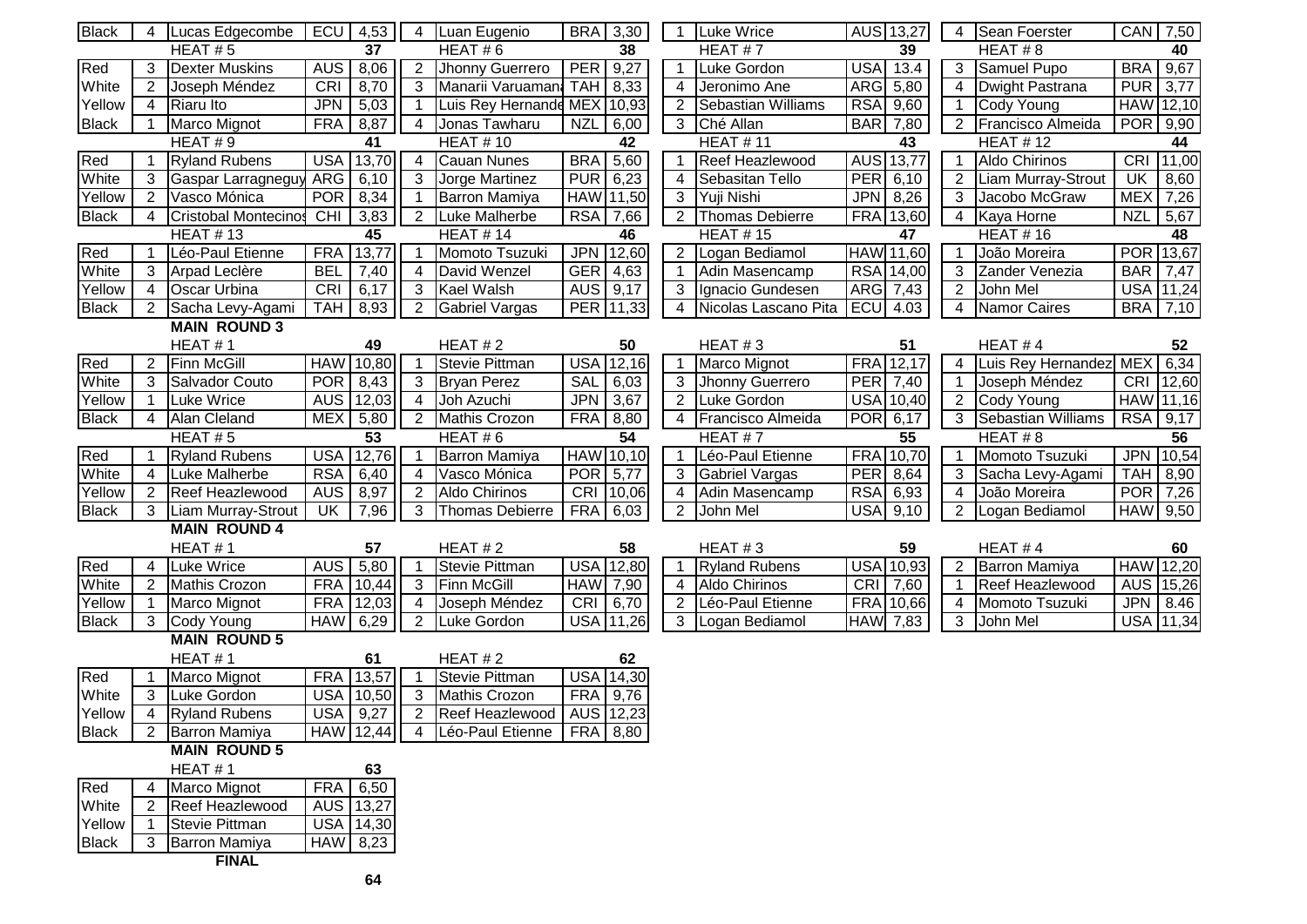| Red           | <b>Stevie Pittman</b> |            | USA 15,66 | 1st=1st=1000 points  |
|---------------|-----------------------|------------|-----------|----------------------|
| White         | 2 Reef Heazlewood     |            | AUS 12,84 | 2nd=2nd=860 points   |
| Yellow        | 4 John Mel            | USA   7.00 |           | 3rd=3rd=730 points   |
| <b>IBlack</b> | 3 Marco Mignot        |            | FRA 11,43 | $4th=4th=670$ points |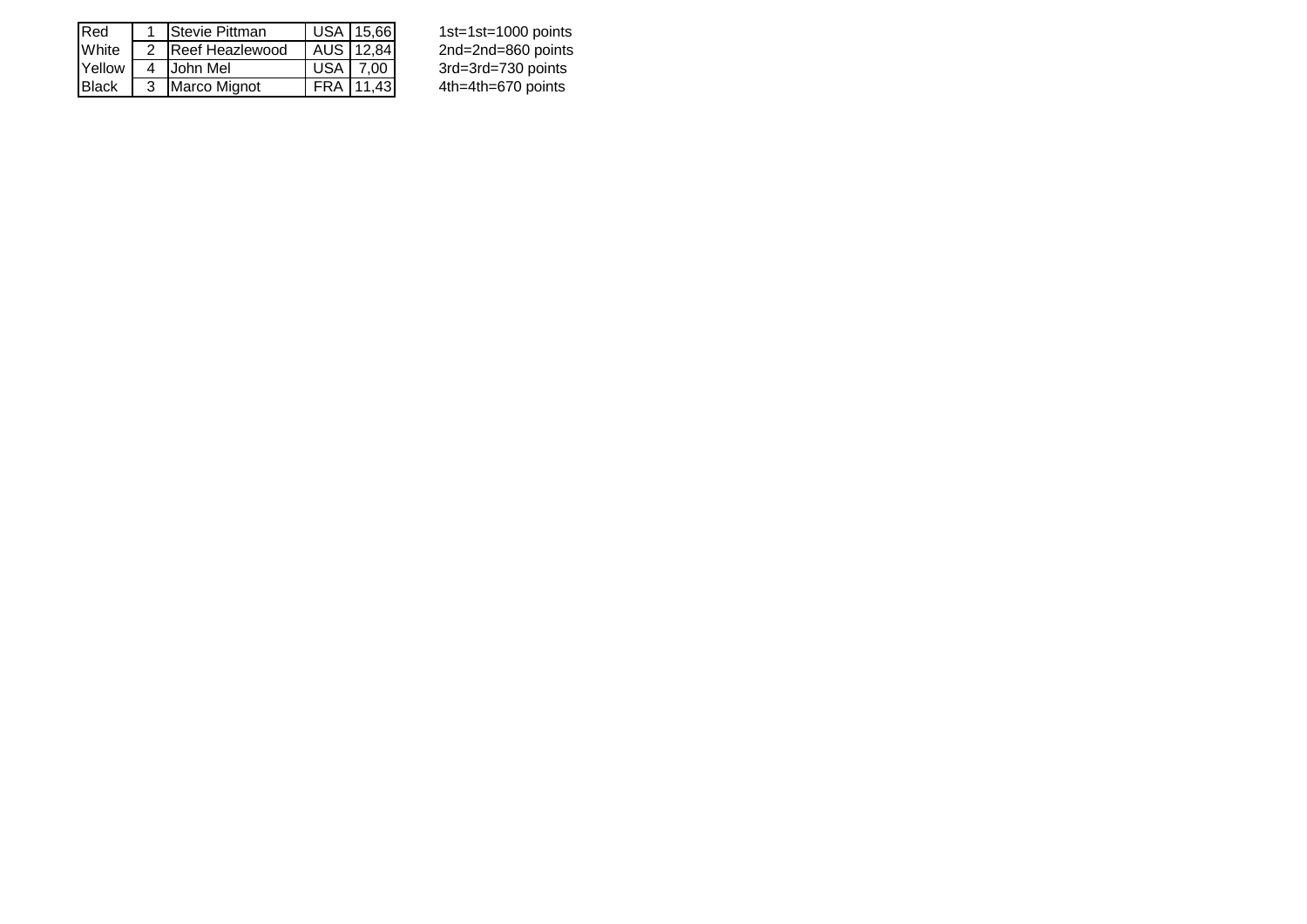# VISSLA ISA WORLD JUNIOR SURFING CHAMPIONSHIP 2015 - OCEANSIDE - USA - BOYS UNDER 16 DIVISION

|              |                | <b>REPERCHARGE ROUND 1</b>  |            |                  |                | 4th=113th=87 points ; 3rd=97th= 103 points |                 |                       |                |                       |                 |                  |                         |                         |                 |                 |
|--------------|----------------|-----------------------------|------------|------------------|----------------|--------------------------------------------|-----------------|-----------------------|----------------|-----------------------|-----------------|------------------|-------------------------|-------------------------|-----------------|-----------------|
|              |                | HEAT#1                      |            | 65               |                | HEAT#2                                     |                 | 66                    |                | HEAT#3                |                 | 67               |                         | HEAT#4                  |                 | 68              |
| Red          |                | Jacob Burke                 |            | <b>BAR</b> 10,33 | $\mathbf{1}$   | Joshe Faulkner                             |                 | RSA 12,94             | 2              | Hernan Alvira         | <b>URU</b> 5,37 |                  | 3                       | Jack Verbraeken         | <b>BEL</b>      | 6,33            |
| White        | 3              | <b>Arnaud Bailyu</b>        | <b>BEL</b> | 3,24             |                |                                            |                 |                       | 3              | Diego Cruz Siezar     | NIC.            | 2,93             |                         |                         |                 |                 |
| Yellow       | $\overline{2}$ | Kai Gale Grani              |            | PAN 6,04         | $\overline{2}$ | Juan Gonzalez                              |                 | <b>PUR 7,14</b>       | $\mathbf{1}$   | Malakai Martinez      | <b>CRI</b>      | 7,70             | $\overline{1}$          | <b>Ulysse Cuitot</b>    | <b>TAH 7,43</b> |                 |
| <b>Black</b> |                |                             |            |                  | 3              | Patrick Langdon Dark WAL 5,17              |                 |                       |                |                       |                 |                  | 2                       | Agustín Cedeño          |                 | PAN 6,67        |
|              |                | HEAT#5                      |            | 69               |                | HEAT#6                                     |                 | 70                    |                | HEAT#7                |                 | 71               |                         | HEAT $# 8$              |                 | 72              |
| Red          |                | Eno James                   | UK         | 8,87             | 2              | Neo Escaler                                |                 | $COL$ <sub>4,40</sub> | $\overline{1}$ | Andres Duran          |                 | <b>ECU</b> 7,17  | 2                       | Cieran Hughes           |                 | WAL 4,33        |
| White        | $\overline{2}$ | <b>Freddy Sandord</b>       |            | CAN 5,60         |                |                                            |                 |                       |                |                       |                 |                  |                         |                         |                 |                 |
| Yellow       | 3              | Stuar Josue Cruz Lu NIC     |            | 4,83             | -1             | <b>Nicolas Malet</b>                       |                 | <b>URU</b> 5,84       | 2              | <b>Anker Olsen</b>    | <b>NOR</b> 2,00 |                  | $\overline{\mathbf{1}}$ | Nicolas Canelo          | <b>CHI</b>      | 7.47            |
| <b>Black</b> |                |                             |            |                  | 3              | Egor Volkov                                |                 | RUS 2,17              |                |                       |                 |                  | 3                       | Lucas Bay               |                 | DEN 3,17        |
|              |                | HEAT#9                      |            | 73               |                | <b>HEAT #10</b>                            |                 | 74                    |                | <b>HEAT #11</b>       |                 | 75               |                         | <b>HEAT #12</b>         |                 | 76              |
| Red          |                | Rafael Clemente             |            | <b>ECU</b> 4,73  | 2              | Jabeth Correa                              | <b>PUR</b> 3,57 |                       | $\overline{1}$ | Axel Sain Sandoval    |                 | MEX 7,56         | 3                       | Santiago Mendoza        | COL 3,73        |                 |
| White        |                |                             |            |                  |                |                                            |                 |                       | 3              | Sam Julien            | <b>CAN</b>      | 1,43             |                         |                         |                 |                 |
| Yellow       | $\overline{2}$ | Christian Andersen          |            | <b>DEN</b> 3,13  | $\mathbf 1$    | Osvaldo Yañez                              | CHI 6,33        |                       | 2              | Nikita Avdeev         |                 | RUS 4,53         | 2                       | <b>Kit Innes</b>        | UK              | 7,57            |
| <b>Black</b> |                |                             |            |                  | 3              | Bendik Borgen                              |                 | NOR 1,43              |                |                       |                 |                  | $\overline{1}$          | <b>Steven Muschett</b>  | JAM             | 8,00            |
|              |                | HEAT#13                     |            | 77               |                | <b>HEAT #14</b>                            |                 | 78                    |                | <b>HEAT #15</b>       |                 | $\overline{79}$  |                         | <b>HEAT #16</b>         |                 | 80              |
| Red          | 2              | <b>Andrew Rose</b>          |            | <b>BAR</b> 6,10  | 2              | Erick Ismael Cruz ChayNIC 6,80             |                 |                       | 3              | Jonas Seitz           |                 | GER 4,23         | 2                       | Dean Vandewalle         | <b>BEL</b>      | 9,60            |
| White        | $\mathbf{1}$   | Kehu Butler                 | <b>NZL</b> | 15,67            |                |                                            |                 |                       | 2              | Gerardo Cruz Siezar   | <b>NIC</b>      | 4,60             |                         |                         |                 |                 |
| Yellow       | 3              | Jack Mathias                |            | <b>WAL</b> 2,76  | 3              | Daniel Piña                                |                 | <b>VEN 5,97</b>       | $\overline{1}$ | Tao Rodríguez         | PAN 8,66        |                  | $\overline{1}$          | <b>Warren Peckett</b>   | TAH 9,93        |                 |
| <b>Black</b> |                |                             |            |                  |                | Isauro Elizondo                            | <b>PAN 7,84</b> |                       |                |                       |                 |                  | 3                       | Joseph Morris           | WAL 5,37        |                 |
|              |                | <b>REPERCHARGE ROUND 2</b>  |            |                  |                | 4th=81th=128points; 3rd=65th=160points     |                 |                       |                |                       |                 |                  |                         |                         |                 |                 |
|              |                | HEAT#1                      |            | 81               |                | HEAT#2                                     |                 | 82                    |                | HEAT#3                |                 | 83               |                         | HEAT #4                 |                 | 84              |
| Red          | $\mathbf{1}$   | <b>Uriel Sposaro</b>        |            | ARG 9,86         | $\overline{1}$ | Danilo Cerda                               |                 | CHI 12,67             | $\overline{4}$ | <b>Daniel Farr</b>    | <b>NZL</b>      | 5,83             | $\overline{1}$          | Jake Elkington          | UK              | 10,76           |
| White        | $\overline{4}$ | Luan Eugenio                |            | <b>BRA</b> 6,67  | 3              | Lucas Edgecombe                            |                 | <b>ECU</b> 5,57       | 2              | Sean Foerster         |                 | CAN 8,26         | 3                       | Andres Echecopar        | PER 8,03        |                 |
| Yellow       | $\overline{2}$ | Jacob Burke                 |            | <b>BAR</b> 8,37  | 2              | Joshe Faulkner                             |                 | RSA 7,90              | $\mathbf{1}$   | Malakai Martinez      | CRI             | 10,40            | $\overline{2}$          | <b>Ulysse Cuitot</b>    | TAH 9,90        |                 |
| <b>Black</b> | 3              | Juan Gonzalez               |            | <b>PUR 7,30</b>  | 4              | Kai Gale Grani                             |                 | <b>PAN 3,24</b>       |                | Agustín Cedeño        |                 | PAN 6,00         | $\overline{4}$          | Hernan Alvira           |                 | <b>URU</b> 4,10 |
|              |                | HEAT#5                      |            | 85               |                | HEAT#6                                     |                 | 86                    |                | HEAT#7                |                 | 87               |                         | HEAT#8                  |                 | 88              |
| Red          | $\mathbf{1}$   | <b>Dexter Muskins</b>       |            | AUS 12,14        | 2              | Manarii Varuamana                          |                 | TAH 12,16             | $\overline{1}$ | Ché Allan             |                 | <b>BAR</b> 12,17 | $\overline{1}$          | Samuel Pupo             |                 | BRA 12,06       |
| White        | 3              | Jonas Tawharu               | <b>NZL</b> | 5,04             |                | Riaru Ito                                  |                 | JPN 14,40             | 3              | Dwight Pastrana       | <b>PUR 6,26</b> |                  | 3                       | Jeronimo Ane            | ARG 5,87        |                 |
| Yellow       | $\overline{2}$ | Eno James                   | UK         | 7,50             | 3              | Nicolas Malet                              |                 | <b>URU</b> 6,23       | 2              | Andres Duran          | <b>ECU</b> 7,63 |                  | $\overline{2}$          | Nicolas Canelo          | <b>CHI</b>      | 7,17            |
| <b>Black</b> | 4              | Neo Escaler                 |            | <b>COL</b> 4,74  | 4              | <b>Freddy Sandord</b>                      |                 | CAN 1,56              | $\overline{4}$ | Cieran Hughes         | <b>WAL</b> 4,90 |                  | 4                       | Anker Olsen             | <b>NOR 3,77</b> |                 |
|              |                | HEAT#9                      |            | 89               |                | <b>HEAT #10</b>                            |                 | 90                    |                | <b>HEAT #11</b>       |                 | 91               |                         | <b>HEAT #12</b>         |                 | 92              |
| Red          | $\overline{2}$ | Gaspar Larragneguy ARG 8,00 |            |                  | 3              | Jorge Martinez                             |                 | <b>PUR</b> 5,60       | $\mathbf 1$    | Yuji Nishi            |                 | JPN 14,33        | 3                       | Jacobo McGraw           | MEX 6,57        |                 |
| White        |                | Cauan Nunes                 |            | BRA 12,00        | 2              | <b>Cristobal Montecinos</b>                | <b>CHI</b>      | 6,74                  | 2              | Kaya Horne            | <b>NZL</b>      | 6,20             | 2                       | Sebasitan Tello         | PER 7,26        |                 |
| Yellow       | 4              | <b>Rafael Clemente</b>      |            | <b>ECU</b> 6,17  | $\overline{1}$ | Osvaldo Yañez                              | <b>CHI</b>      | 7,54                  | 3              | Axel Sain Sandoval    | MEX 5,73        |                  | $\overline{1}$          | <b>Steven Muschett</b>  | JAM             | 8,17            |
| <b>Black</b> | 3              | Jabeth Correa               |            | <b>PUR 6,27</b>  | 4              | Christian Andersen                         | DEN 4,03        |                       | 4              | Kit Innes             | UK              | 5,50             | $\overline{4}$          | Nikita Avdeev           | <b>RUS</b> 4,64 |                 |
|              |                | HEAT#13                     |            | 93               |                | <b>HEAT #14</b>                            |                 | 94                    |                | HEAT#15               |                 | 95               |                         | <b>HEAT #16</b>         |                 | 96              |
| Red          | $\overline{2}$ | Arpad Leclère               |            | BEL 5,80         |                | Kael Walsh                                 | AUS 6,91        |                       | 2              | Ignacio Gundesen      | ARG 7,80        |                  | $\overline{1}$          | Zander Venezia          | BAR 9,17        |                 |
| White        | $\overline{4}$ | David Wenzel                |            | GER 4,27         | 2              | Oscar Urbina                               |                 | CRI 6,26              | 3              | Namor Caires          |                 | <b>BRA</b> 7,64  | $\overline{4}$          | Nicolas Lascano Pita    | <b>ECU</b>      | 3.03            |
| Yellow       | $\mathbf{1}$   | Kehu Butler                 | <b>NZL</b> | 11,47            | 4              | Isauro Elizondo                            |                 | PAN 4,17              | $\overline{4}$ | Tao Rodríguez         | PAN 5,53        |                  | 2                       | <b>Warren Peckett</b>   | TAH 6,76        |                 |
| <b>Black</b> | 3              | Erick Ismael Cruz NIC 5,13  |            |                  | 3              | <b>Andrew Rose</b>                         |                 | <b>BAR</b> 5,00       | $\overline{1}$ | Dean Vandewalle       |                 | <b>BEL</b> 7,96  | 3                       | Gerardo Cruz Siezar NIC |                 | 4,40            |
|              |                | <b>REPERCHARGE ROUND 3</b>  |            |                  |                | 4th=57th=200points; 3rd=49th=240points     |                 |                       |                |                       |                 |                  |                         |                         |                 |                 |
|              |                | HEAT#1                      |            | 97               |                | HEAT#2                                     |                 | 98                    |                | HEAT#3                |                 | 99               |                         | HEAT#4                  |                 | 100             |
| Red          | 4              | <b>Uriel Sposaro</b>        |            | ARG 6,46         |                | Danilo Cerda                               |                 | CHI 10,16             | 3              | <b>Dexter Muskins</b> |                 | AUS 9,70         | $\overline{2}$          | Riaru Ito               |                 | JPN 9,60        |
| White        |                |                             |            |                  | $\overline{4}$ |                                            |                 |                       |                |                       |                 | TAH 9,90         |                         |                         |                 |                 |
|              | $\mathbf{1}$   | Joshe Faulkner              |            | <b>RSA</b> 9,43  |                | Jacob Burke                                |                 | <b>BAR</b> 7,83       | $\overline{2}$ | Manarii Varuamana     |                 |                  | 3                       | Eno James               |                 | UK 8,14         |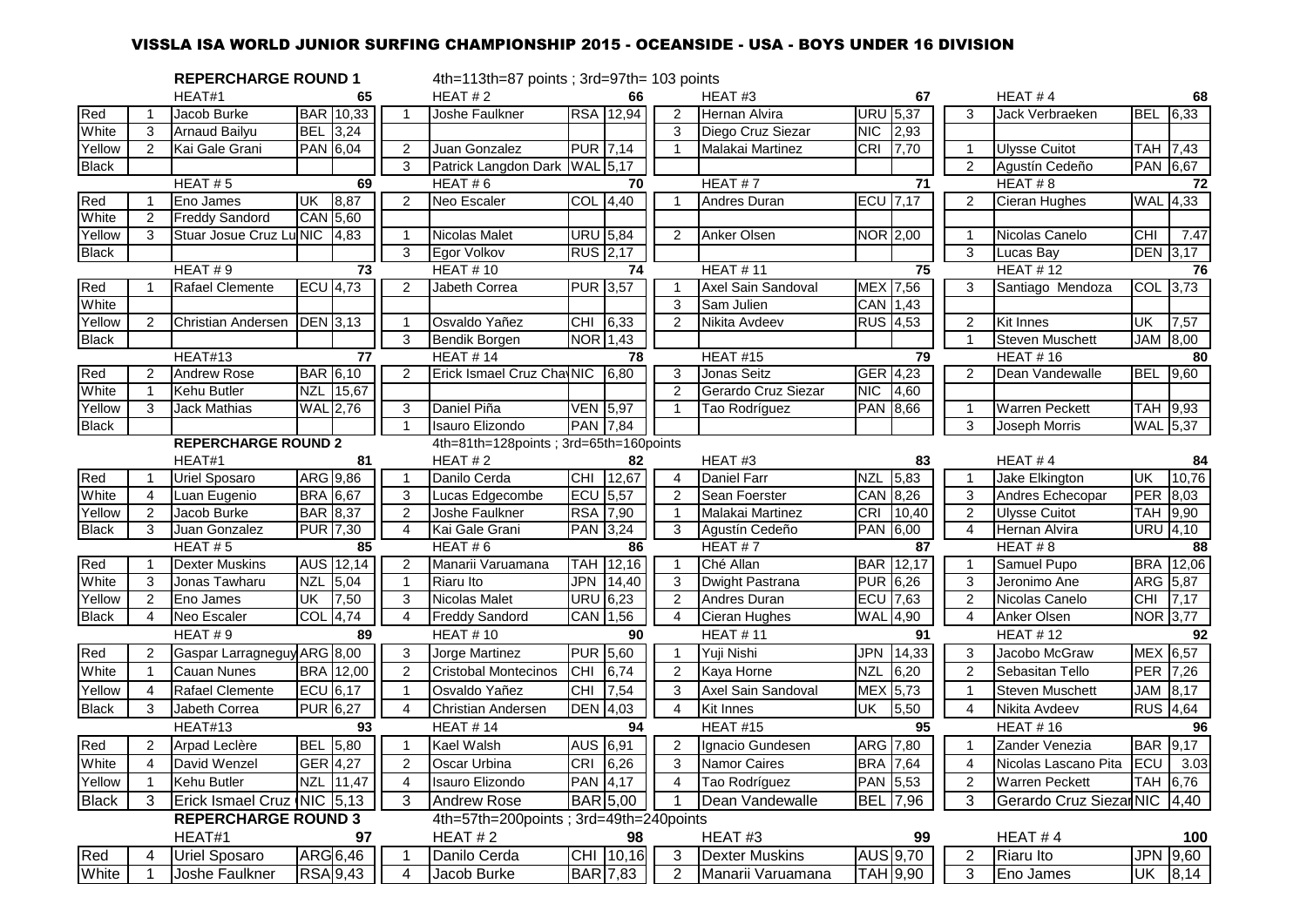| Yellow       | 2              | Malakai Martinez CRI 8,83    |                       | 2              | Jake Elkington                         | UK 8,34          |                  |                | Ché Allan              |            | BAR 10,43        |                | Samuel Pupo                 | BRA 15,00             |
|--------------|----------------|------------------------------|-----------------------|----------------|----------------------------------------|------------------|------------------|----------------|------------------------|------------|------------------|----------------|-----------------------------|-----------------------|
| <b>Black</b> | 3              | <b>Ulysse Cuitot</b>         | <b>TAH</b> 6,54       | 3              | Sean Foerster                          | CAN 7,90         |                  | 4              | Nicolas Canelo         |            | CHI 5,03         | 4              | Andres Duran                | ECU 7,00              |
|              |                | HEAT# $5$                    | 101                   |                | HEAT#6                                 |                  | 102              |                | HEAT#7                 |            | 103              |                | HEAT#8                      | 104                   |
| Red          | 3              | <b>Cauan Nunes</b>           | <b>BRA</b> 7,80       | 4              | Osvaldo Yañez                          | CHI 3,13         |                  | -1             | <b>Kehu Butler</b>     | <b>NZL</b> | 15,06            | 3              | <b>Kael Walsh</b>           | AUS 7,62              |
| White        | $\overline{4}$ | Cristobal Montecin CHI 5,63  |                       | 2              | Gaspar Larragneguy ARG 6,33            |                  |                  | 4              | <b>Oscar Urbina</b>    | <b>CRI</b> | 6,60             | $\overline{2}$ | Arpad Leclère               | BEL 10,40             |
| Yellow       |                | Yuji Nishi                   | JPN 13,33             | $\mathbf 1$    | <b>Steven Muschett</b>                 | JAM 8,90         |                  | 2              | Dean Vandewalle        | <b>BEL</b> | 9.77             | 4              | Zander Venezia              | <b>BAR</b> 6,60       |
| <b>Black</b> | $\overline{2}$ | Sebasitan Tello              | <b>PER</b> 7,90       | 3              | Kaya Horne                             | NZL 5,47         |                  | 3              | <b>Warren Peckett</b>  |            | <b>TAH 8,77</b>  |                | Ignacio Gundesen            | ARG 14,76             |
|              |                | <b>REPERCHARGE ROUND 4</b>   |                       |                | 4th=41th=280points; 3rd=33th=320points |                  |                  |                |                        |            |                  |                |                             |                       |
|              |                | HEAT#1                       | 105                   |                | HEAT#2                                 |                  | 106              |                | HEAT#3                 |            | 107              |                | HEAT#4                      | 108                   |
| Red          | 4              | Salvador Couto               | POR <sub>4,17</sub>   |                | <b>Bryan Perez</b>                     | SAL 11,50        |                  | 3              | Jhonny Guerrero        |            | PER 10,10        | $\overline{2}$ | Sebastian Williams          | RSA 11,20             |
| White        | 3              | Joh Azuchi                   | JPN 5,17              | 4              | <b>Alan Cleland</b>                    | MEX 6,27         |                  | 4              | Luis Rey Hernandez     |            | <b>MEX 7,04</b>  | 4              | Francisco Almeida           | $POR$ <sub>2,57</sub> |
| Yellow       |                | Joshe Faulkner               | <b>RSA</b> 10,20      | 3              | Danilo Cerda                           | CHI 6,34         |                  | 2              | Ché Allan              |            | <b>BAR</b> 11,00 | 1              | Samuel Pupo                 | BRA 11,73             |
| <b>Black</b> | $\overline{2}$ | Jake Elkington               | UK 9,30               | $\overline{2}$ | Malakai Martinez                       | <b>CRI</b>       | 6,64             | $\mathbf 1$    | Riaru Ito              |            | JPN 11,70        | 3              | Manarii Varuamana TAH 11,16 |                       |
|              |                | HEAT# $5$                    | 109                   |                | HEAT#6                                 |                  | 110              |                | HEAT#7                 |            | 111              |                | HEAT $#8$                   | 112                   |
| Red          | 4              | Liam Murray-Strou UK 2,97    |                       |                | <b>Thomas Debierre</b>                 | FRA 9,90         |                  | 3              | <b>Gabriel Vargas</b>  |            | PER 7,10         |                | Sacha Levy-Agami            | TAH 10,63             |
| White        | $\overline{2}$ | Vasco Mónica                 | <b>POR 7,60</b>       | 2              | Luke Malherbe                          | RSA 9,30         |                  | $\overline{2}$ | João Moreira           |            | POR 10,87        | $\overline{2}$ | Adin Masencamp              | RSA 9,76              |
| Yellow       |                | Yuji Nishi                   | JPN 8,30              | 3              | <b>Steven Muschett</b>                 | JAM 5,76         |                  |                | Kehu Butler            |            | NZL 12,40        | 3              | Ignacio Gundesen            | ARG 8,10              |
| <b>Black</b> | 3              | Gaspar Larragneg ARG 3,63    |                       | 4              | Sebasitan Tello                        | PER 4,03         |                  | 4              | Arpad Leclère          |            | <b>BEL</b> 5,47  | 4              | Dean Vandewalle             | BEL 3,82              |
|              |                | <b>REPERCHARGE ROUND 5</b>   |                       |                | 4th=29th=340points; 3rd=25th=360points |                  |                  |                |                        |            |                  |                |                             |                       |
|              |                | HEAT#1                       | 113                   |                | HEAT#2                                 |                  | 114              |                | HEAT#3                 |            | 115              |                | HEAT#4                      | 116                   |
| Red          | 4              | Joshe Faulkner               | $RSA$ <sub>8,03</sub> | 4              | <b>Bryan Perez</b>                     | SAL 8,37         |                  | -1             | Yuji Nishi             |            | JPN 13,84        | $\overline{2}$ | <b>Thomas Debierre</b>      | <b>FRA 8,70</b>       |
| White        | 3              | Malakai Martinez             | CRI 8,40              | 3              | Jake Elkington                         | UK               | 8,46             | 2              | Luke Malherbe          |            | <b>RSA 8,87</b>  | 4              | Vasco Mónica                | POR 5,07              |
| Yellow       | $\overline{2}$ | Riaru Ito                    | JPN 10,87             | $\mathbf 1$    | Samuel Pupo                            | <b>BRA</b> 13,17 |                  | 4              | Kehu Butler            | <b>NZL</b> | 8,16             | 3              | Sacha Levy-Agami            | TAH 7,74              |
| <b>Black</b> |                | Sebastian Williams RSA 11,50 |                       | 2              | Ché Allan                              | <b>BAR</b> 8,60  |                  | 3              | Adin Masencamp         |            | <b>RSA</b> 9,17  |                | João Moreira                | POR 10,17             |
|              |                | <b>REPERCHARGE ROUND 6</b>   |                       |                | 4th=21th=380points; 3rd=17th=400points |                  |                  |                |                        |            |                  |                |                             |                       |
|              |                | HEAT#1                       | 117                   |                | HEAT#2                                 |                  | 118              |                | HEAT#3                 |            | 119              |                | HEAT#4                      | 120                   |
| Red          |                | Cody Young                   | HAW 15,17             | 3              | Finn McGill                            | <b>HAW8,50</b>   |                  |                | Logan Bediamol         |            | HAW 10,83        |                | John Mel                    | <b>USA 12,76</b>      |
| White        |                | Joseph Méndez                | CRI 8,16              |                | Luke Wrice                             | AUS 13,84        |                  | 3              | Momoto Tsuzuki         |            | JPN 8,10         | $\overline{2}$ | Aldo Chirinos               | CRI 9,90              |
| Yellow       | $\overline{2}$ | Sebastian Williams RSA 9,53  |                       | 2              | Samuel Pupo                            | <b>BRA</b> 12,40 |                  | 4              | Yuji Nishi             |            | JPN 4,84         | 3              | João Moreira                | POR 9,33              |
| <b>Black</b> | 3              | Ché Allan                    | <b>BAR</b> 8,63       | 4              | Riaru Ito                              | JPN 4,90         |                  | 2              | <b>Thomas Debierre</b> |            | FRA 10,27        | 4              | Luke Malherbe               | <b>RSA</b> 4,90       |
|              |                | <b>REPERCHARGE ROUND 7</b>   |                       |                | 4th=15th=425points; 3rd=13th=450points |                  |                  |                |                        |            |                  |                |                             |                       |
|              |                | HEAT#1                       | 121                   |                | HEAT#2                                 |                  | 122              |                |                        |            |                  |                |                             |                       |
| Red          | 2              | Cody Young                   | <b>HAW10,20</b>       | 2              | Luke Wrice                             | AUS 11,40        |                  |                |                        |            |                  |                |                             |                       |
| White        |                | Samuel Pupo                  | <b>BRA</b> 14,66      | 3              | Sebastian Williams                     | <b>RSA 8,56</b>  |                  |                |                        |            |                  |                |                             |                       |
| Yellow       | $\mathbf{3}$   | Logan Bediamol               | <b>HAW6,87</b>        | 1              | John Mel                               | USA 11,60        |                  |                |                        |            |                  |                |                             |                       |
| <b>Black</b> | 4              | Aldo Chirinos                | CRI 6,83              | 4              | Thomas Debierre                        | <b>FRA 7,40</b>  |                  |                |                        |            |                  |                |                             |                       |
|              |                | <b>REPERCHARGE ROUND 8</b>   |                       |                | 4th=11th=475points; 3rd=9th=500points  |                  |                  |                |                        |            |                  |                |                             |                       |
|              |                | HEAT#1                       | 123                   |                | HEAT $# 2$                             |                  | 124              |                |                        |            |                  |                |                             |                       |
| Red          |                | Luke Gordon                  | <b>USA</b> 14,53      | 2              | Mathis Crozon                          | FRA 13,93        |                  |                |                        |            |                  |                |                             |                       |
| White        | 4              | Léo-Paul Etienne             | <b>FRA</b> 8,20       | 3              | <b>Ryland Rubens</b>                   | USA 9,20         |                  |                |                        |            |                  |                |                             |                       |
| Yellow       |                | Samuel Pupo                  | <b>BRA</b> 16,30      |                | John Mel                               |                  | <b>USA</b> 16,66 |                |                        |            |                  |                |                             |                       |
| <b>Black</b> | 3              | Luke Wrice                   | AUS 8,84              | 4              | Cody Young                             | HAW 6,20         |                  |                |                        |            |                  |                |                             |                       |
|              |                | <b>REPERCHARGE ROUND 9</b>   |                       |                | 4th=8th=528points; 3rd=7th=555points   |                  |                  |                |                        |            |                  |                |                             |                       |
|              |                | HEAT#1                       | 125                   |                |                                        |                  |                  |                |                        |            |                  |                |                             |                       |
| Red          |                | Samuel Pupo                  | <b>BRA</b> 12,56      |                |                                        |                  |                  |                |                        |            |                  |                |                             |                       |
| White        | 3              | Mathis Crozon                | <b>FRA 8,87</b>       |                |                                        |                  |                  |                |                        |            |                  |                |                             |                       |
| Yellow       | 2              | John Mel                     | <b>USA 12,50</b>      |                |                                        |                  |                  |                |                        |            |                  |                |                             |                       |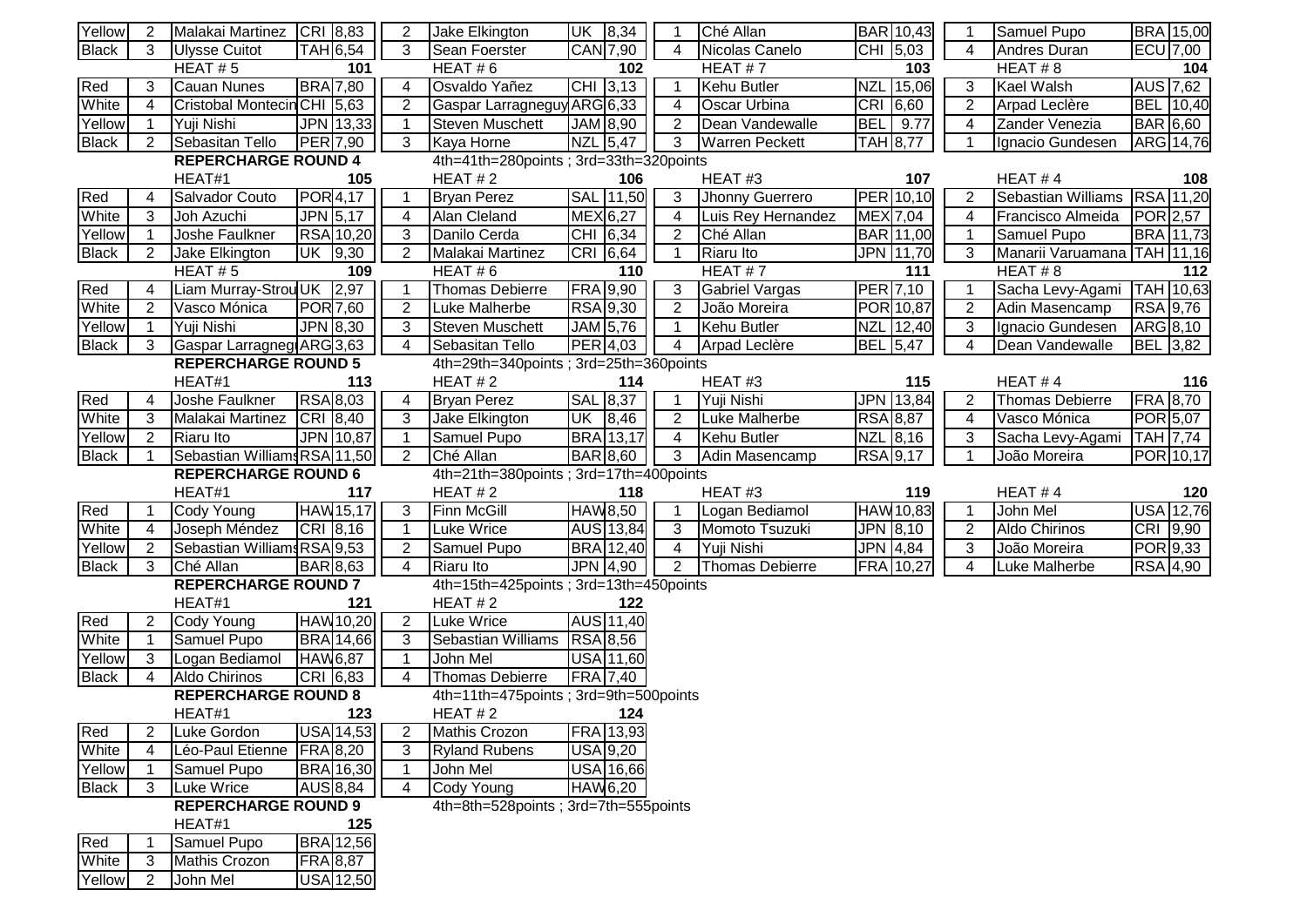| <b>Black</b>                | 4 | Luke Gordon          |                 | <b>USA 8,63</b> |  |  |  |  |  |  |  |
|-----------------------------|---|----------------------|-----------------|-----------------|--|--|--|--|--|--|--|
| <b>REPERCHARGE ROUND 10</b> |   |                      |                 |                 |  |  |  |  |  |  |  |
|                             |   | HEAT#1               |                 | 126             |  |  |  |  |  |  |  |
| Red                         | 3 | <b>Barron Mamiya</b> | <b>HAW7,40</b>  |                 |  |  |  |  |  |  |  |
| White                       | 2 | Marco Mignot         | <b>FRA</b> 9,83 |                 |  |  |  |  |  |  |  |
| Yellow                      | 4 | Samuel Pupo          | <b>BRA</b> 4,11 |                 |  |  |  |  |  |  |  |
| <b>Black</b>                |   | John Mel             |                 | USA 12,33       |  |  |  |  |  |  |  |

**REPERCHARGE ROUND 10** 4th=6th=583points ; 3rd=5th=610points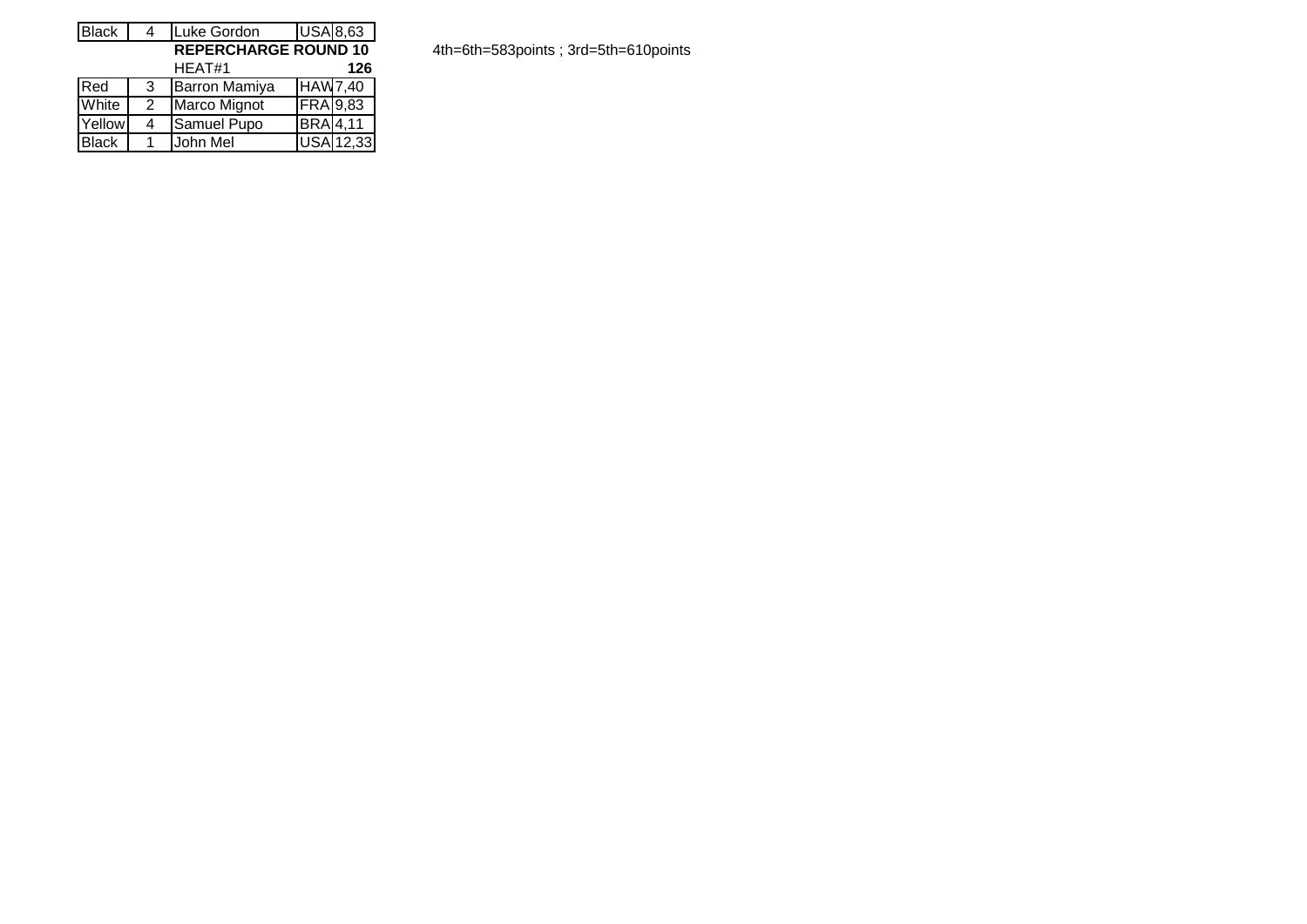### **VISSLA ISA WORLD JUNIOR SURFING CHAMPIONSHIP 2015 . BOYS UNDER 16 RESULTS**

## **INDIVIDUAL PLACES INDIVIDUAL PLACES**

| <b>Place</b>    | <b>Name</b>               | <b>NGB</b> | <b>Point</b>     | <b>Place</b>    | <b>Name</b>                     | <b>NGB</b>              | Point |
|-----------------|---------------------------|------------|------------------|-----------------|---------------------------------|-------------------------|-------|
| 1               | <b>Stevie Pittman</b>     | <b>USA</b> | 1000             | 65              | Gerardo Cruz Siezar             | NIC                     | 160   |
| $\overline{2}$  | Reef Heazlewood           | <b>AUS</b> | 860              | 65              | <b>Namor Caires</b>             | <b>BRA</b>              | 160   |
| 3               | Marco Mignot              | <b>FRA</b> | 730              | 65              | <b>Andrew Rose</b>              | <b>BAR</b>              | 160   |
| $\overline{4}$  | John Mel                  | <b>USA</b> | 670              | 65              | <b>Erick Ismael Cruz Chavez</b> | $\overline{\text{NIC}}$ | 160   |
| $\overline{5}$  | <b>Barron Mamiya</b>      | <b>HAW</b> | 610              | 65              | Jacobo McGraw                   | <b>MEX</b>              | 160   |
| 6               | Samuel Pupo               | <b>BRA</b> | 583              | 65              | Axel Sain Sandoval              | <b>MEX</b>              | 160   |
| 7               | <b>Mathis Crozon</b>      | <b>FRA</b> | 555              | 65              | Jorge Martinez                  | <b>PUR</b>              | 160   |
| $\overline{8}$  | Luke Gordon               | <b>USA</b> | 528              | 65              | Jabeth Correa                   | <b>PUR</b>              | 160   |
| $\overline{9}$  | Luke Wrice                | <b>AUS</b> | 500              | 65              | Jeronimo Ane                    | ARG                     | 160   |
| $\overline{9}$  | <b>Ryland Rubens</b>      | <b>USA</b> | 500              | 65              | Dwight Pastrana                 | <b>PUR</b>              | 160   |
| 11              | Léo-Paul Etienne          | <b>FRA</b> | 475              | 65              | <b>Nicolas Malet</b>            | URU                     | 160   |
| 11              | <b>Cody Young</b>         | <b>HAW</b> | 475              | 65              | Jonas Tawharu                   | <b>NZL</b>              | 160   |
| 13              | Logan Bediamol            | <b>HAW</b> | 450              | 65              | Andres Echecopar                | <b>PER</b>              | 160   |
| 13              | <b>Sebastian Williams</b> | <b>RSA</b> | 450              | 65              | Agustín Cedeño                  | PAN                     | 160   |
| 15              | <b>Aldo Chirinos</b>      | <b>CRI</b> | 425              | 65              | Lucas Edgecombe                 | ECU                     | 160   |
| 15              | <b>Thomas Debierre</b>    | FRA        | 425              | 65              | Juan Gonzalez                   | <b>PUR</b>              | 160   |
| $\overline{17}$ | Ché Allan                 | <b>BAR</b> | 400              | $\overline{81}$ | Nicolas Lascano Pita            | ECU                     | 128   |
| $\overline{17}$ | <b>Finn McGill</b>        | <b>HAW</b> | 400              | 81              | Tao Rodríguez                   | <b>PAN</b>              | 128   |
| 17              | Momoto Tsuzuki            | JPN        | 400              | 81              | Isauro Elizondo                 | PAN                     | 128   |
| 17              | João Moreira              | <b>POR</b> | 400              | 81              | David Wenzel                    | GER                     | 128   |
| $\overline{21}$ | Joseph Méndez             | <b>CRI</b> | 380              | 81              | <b>Nikita Avdeev</b>            | <b>RUS</b>              | 128   |
| 21              | Riaru Ito                 | JPN        | 380              | 81              | Kit Innes                       | UK                      | 128   |
| 21              | Yuji Nishi                | JPN        | 380              | 81              | Christian Andersen              | DEN                     | 128   |
| $\overline{21}$ | <b>Luke Malherbe</b>      | <b>RSA</b> | 380              | 81              | Rafael Clemente                 | ECU                     | 128   |
| $\overline{25}$ | Malakai Martinez          | <b>CRI</b> | 360              | 81              | Anker Olsen                     | <b>NOR</b>              | 128   |
| $\overline{25}$ | Jake Elkington            | UK         | 360              | 81              | Cieran Hughes                   | WAL                     | 128   |
| 25              | Adin Masencamp            | <b>RSA</b> | 360              | 81              | <b>Freddy Sandord</b>           | CAN                     | 128   |
| $\overline{25}$ | Sacha Levy-Agami          | <b>TAH</b> | 360              | $\overline{81}$ | Neo Escaler                     | $\overline{\text{COL}}$ | 128   |
| $\overline{29}$ | <b>Joshe Faulkner</b>     | <b>RSA</b> | 340              | 81              | Hernan Alvira                   | <b>URU</b>              | 128   |
| 29              | <b>Bryan Perez</b>        | SAL        | 340              | 81              | <b>Daniel Farr</b>              | <b>NZL</b>              | 128   |
| $\overline{29}$ | Kehu Butler               | <b>NZL</b> | $\overline{340}$ | $\overline{81}$ | Kai Gale Grani                  | PAN                     | 128   |
| $\overline{29}$ | Vasco Mónica              | <b>POR</b> | 340              | 81              | Luan Eugenio                    | <b>BRA</b>              | 128   |
| 33              | Joh Azuchi                | JPN        | 320              | 97              | Joseph Morris                   | <b>WAL</b>              | 103   |
| 33              | Danilo Cerda              | <b>CHI</b> | 320              | 97              | <b>Jonas Seitz</b>              | <b>GER</b>              | 103   |
| 33              | Jhonny Guerrero           | PER        | 320              | 97              | Daniel Piña                     | <b>VEN</b>              | 103   |
| 33              | Manarii Varuamana         | <b>TAH</b> | 320              | 97              | Jack Mathias                    | WAL                     | 103   |
| 33              | Gaspar Larragneguy        | ARG        | 320              | 97              | Santiago Mendoza                | COL                     | 103   |
| 33              | <b>Steven Muschett</b>    | <b>JAM</b> | 320              | 97              | Sam Julien                      | CAN                     | 103   |
| $\overline{33}$ | <b>Gabriel Vargas</b>     | PER        | 320              | 97              | Bendik Borgen                   | <b>NOR</b>              | 103   |
| $\overline{33}$ | Ignacio Gundesen          | <b>ARG</b> | $\overline{320}$ | $\overline{97}$ |                                 |                         |       |
| $\overline{41}$ | Salvador Couto            | <b>POR</b> | 280              | $\overline{97}$ | Lucas Bay                       | <b>DEN</b>              | 103   |
| $\overline{41}$ | Alan Cleland              | <b>MEX</b> | 280              | 97              |                                 |                         |       |
|                 |                           |            |                  |                 |                                 |                         |       |
| 41              | Luis Rey Hernandez        | <b>MEX</b> | 280              | $\overline{97}$ | Egor Volkov                     | $\overline{RUS}$        | 103   |